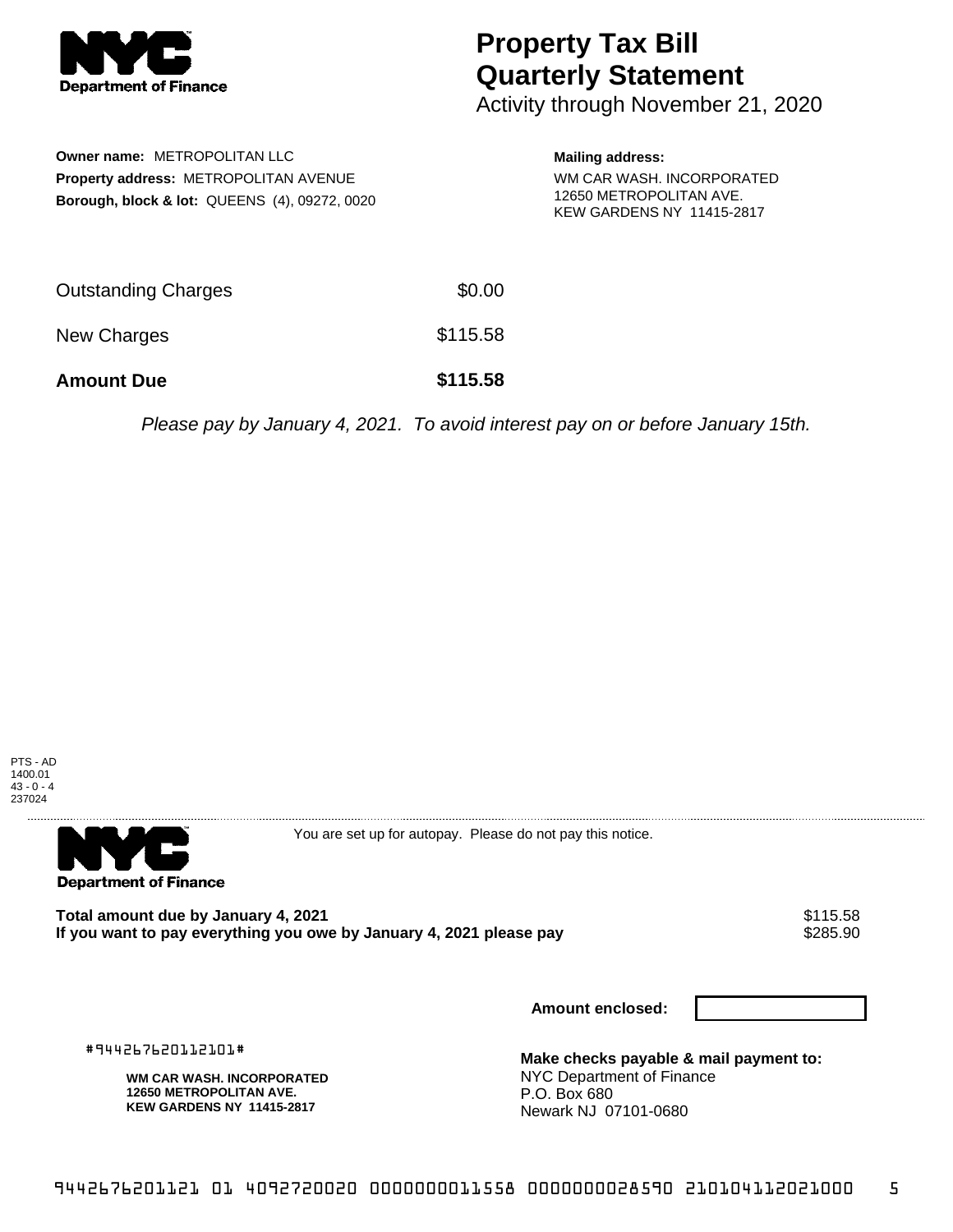

| <b>Billing Summary</b>                                                     | <b>Activity Date Due Date</b> |                    | Amount       |
|----------------------------------------------------------------------------|-------------------------------|--------------------|--------------|
| Outstanding charges including interest and payments                        |                               |                    | \$0.00       |
| Finance-Property Tax                                                       |                               | 01/01/2021         | \$165.96     |
| <b>Adopted Tax Rate</b>                                                    |                               |                    | \$4.94       |
| Payment                                                                    | 11/02/2020                    |                    | $$-55.32$    |
| <b>Total amount due</b>                                                    |                               |                    | \$115.58     |
| <b>Tax Year Charges Remaining</b>                                          | <b>Activity Date</b>          | <b>Due Date</b>    | Amount       |
| <b>Finance-Property Tax</b>                                                |                               | 04/01/2021         | \$165.96     |
| <b>Adopted Tax Rate</b>                                                    |                               |                    | \$4.94       |
| Total tax year charges remaining                                           |                               |                    | \$170.90     |
| If you want to pay everything you owe by January 4, 2021 please pay        |                               |                    | \$285.90     |
| If you pay everything you owe by January 4, 2021, you would save:          |                               | \$0.58             |              |
| How We Calculated Your Property Tax For July 1, 2020 Through June 30, 2021 |                               |                    |              |
|                                                                            |                               | Overall            |              |
| Tax class 4 - Commercial Or Industrial                                     |                               | <b>Tax Rate</b>    |              |
| Original tax rate billed                                                   |                               | 10.5370%           |              |
| New Tax rate                                                               |                               | 10.6940%           |              |
| <b>Estimated Market Value \$14,000</b>                                     |                               |                    |              |
|                                                                            |                               |                    | <b>Taxes</b> |
| <b>Billable Assessed Value</b>                                             |                               | \$6,300            |              |
| <b>Taxable Value</b>                                                       |                               | \$6,300 x 10.6940% |              |
| <b>Tax Before Abatements and STAR</b>                                      |                               | \$673.72           | \$673.72     |
| Annual property tax                                                        |                               |                    | \$673.72     |
| Original property tax billed in June 2020                                  |                               |                    | \$663.84     |
| <b>Change In Property Tax Bill Based On New Tax Rate</b>                   |                               | \$9.88             |              |

Please call 311 to speak to a representative to make a property tax payment by telephone.

For information about the interest rate charged on late payments, visit nyc.gov/taxbill.

## **Home banking payment instructions:**

- 1. **Log** into your bank or online bill pay website.
- 2. **Add** the new payee: NYC DOF Property Tax. Enter your account number, which is your boro, block and lot, as it appears here: 4-09272-0020 . You may also need to enter the address for the Department of Finance. The address is P.O. Box 680, Newark NJ 07101-0680.
- 3. **Schedule** your online payment using your checking or savings account.

## **Did Your Mailing Address Change?** If so, please visit us at **nyc.gov/changemailingaddress** or call **311.**

When you provide a check as payment, you authorize us either to use information from your check to make a one-time electronic fund transfer from your account or to process the payment as a check transaction.